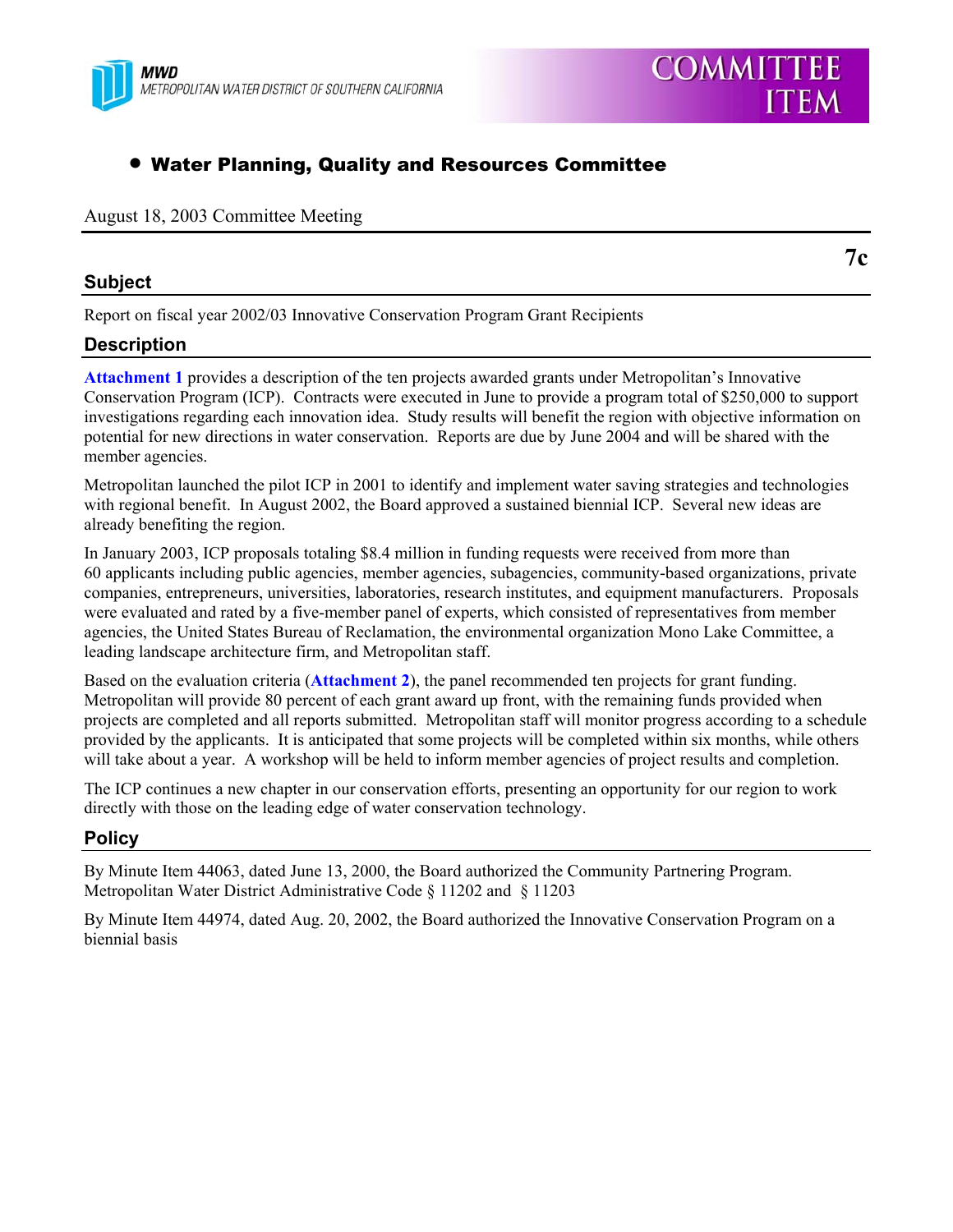6/17/2003

*Date* 

## **Fiscal Impact**

\$250,000 from budgeted funds

*Stephen N. Arakawa*  6/13/2003 'Ma fauer *Date* 

*Manager, Water Resource Management* 

ū Ş

*Ronald R. Gastelum Chief Executive Officer* 

**Attachment 1 – ICP Grant Award Recipients** 

**Attachment 2 – Innovative Conservation Program Evaluation Criteria** 

BLA #2012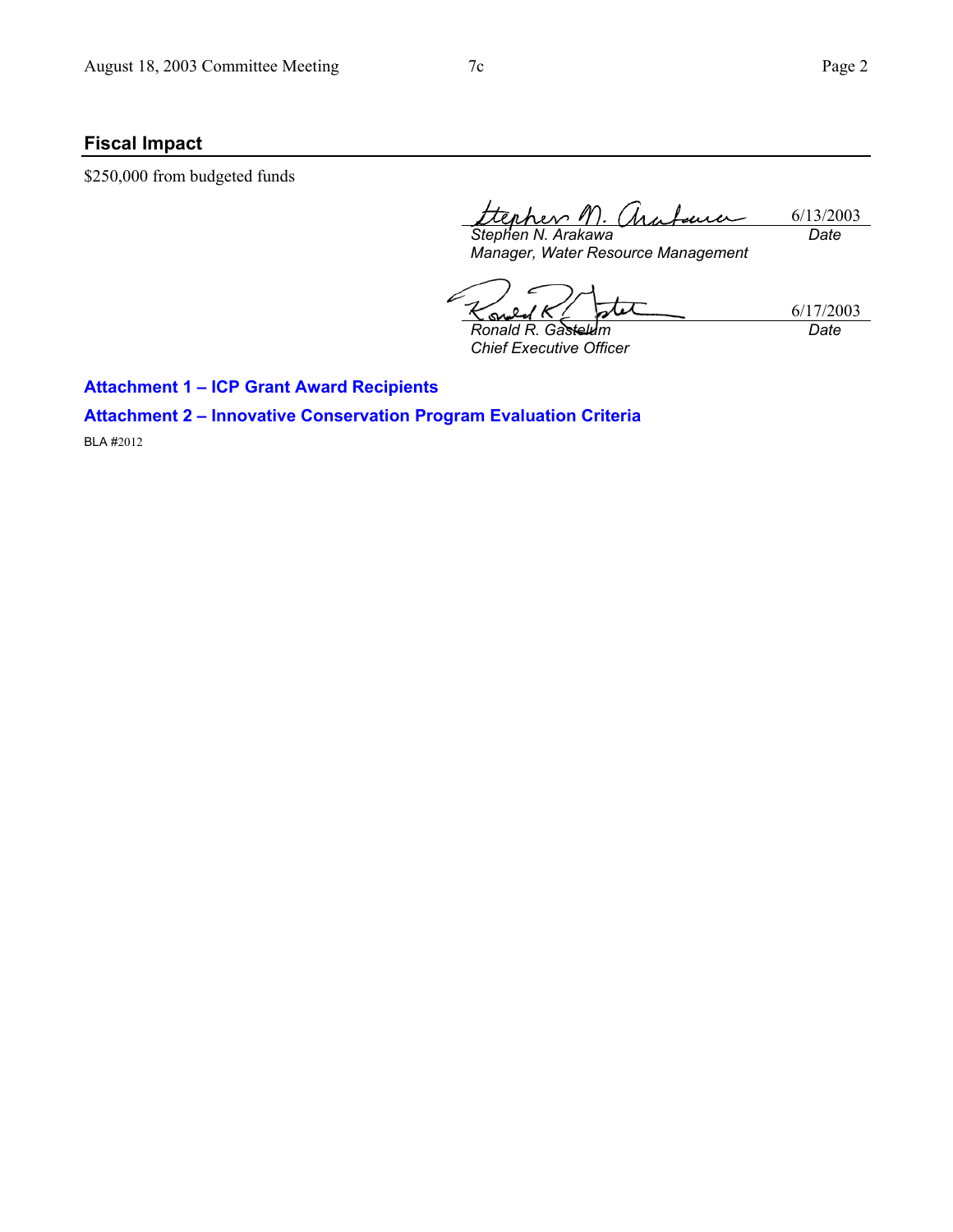|  |  |  | <b>ICP Grant Award Recipients</b> |
|--|--|--|-----------------------------------|
|--|--|--|-----------------------------------|

| Organization                                             | Project                                                                               | <b>Innovation</b>                                                                                                                                                                                                                                                                                                                                        |
|----------------------------------------------------------|---------------------------------------------------------------------------------------|----------------------------------------------------------------------------------------------------------------------------------------------------------------------------------------------------------------------------------------------------------------------------------------------------------------------------------------------------------|
| 1) Fisher-Nickel, Inc. Food<br>Service Technology Center | Evaluating water savings<br>potential of commercial<br>"connectionless" food steamers | Connectionless steamers are a new<br>technology which use 85% less<br>water than compartment steamers<br>in commercial kitchens                                                                                                                                                                                                                          |
| 2) City of San Diego                                     | Evaluate the effectiveness of an<br>instant hot water system                          | Thousands of gallons of water are<br>wasted every year in every home<br>waiting for the hot water to arrive<br>at the faucet. This technology<br>would allow for instant hot water to<br>be delivered to the faucet                                                                                                                                      |
| 3) $H20 - Less$ Lawns & Turf                             | Artificial lawn demonstration<br>test project                                         | Astro Turf has been providing<br>sporting surfaces for professional<br>sports teams for 38 years.<br>Recently, the introduction of a<br>natural grass replica with plush<br>polyprophelene blades for<br>residential and commercial sites<br>has been introduced. This study<br>will document the customer<br>acceptance and water savings<br>potential. |
| 4) Inland Empire Utilities<br>Agency (IEUA)              | Swimming Pool Cover Rebate<br>Survey                                                  | Swimming pool evaporation results<br>in thousands of gallons of water<br>loss every year. No water agency<br>has offered rebates and studied<br>their effect. This study will<br>evaluate the effectiveness of the<br>IEUA pilot rebate program to<br>provide much needed data to<br>Metropolitan and its member<br>agencies.                            |
| 5) Cal Poly Pomona Foundation                            | Using surfactants in optimizing<br>water usage in turf and<br>ornamentals             | Surfactant technology, allowing for<br>better penetration of water into the<br>soil, has been developed during the<br>last few years but its use has been<br>limited in turf and ornamentals                                                                                                                                                             |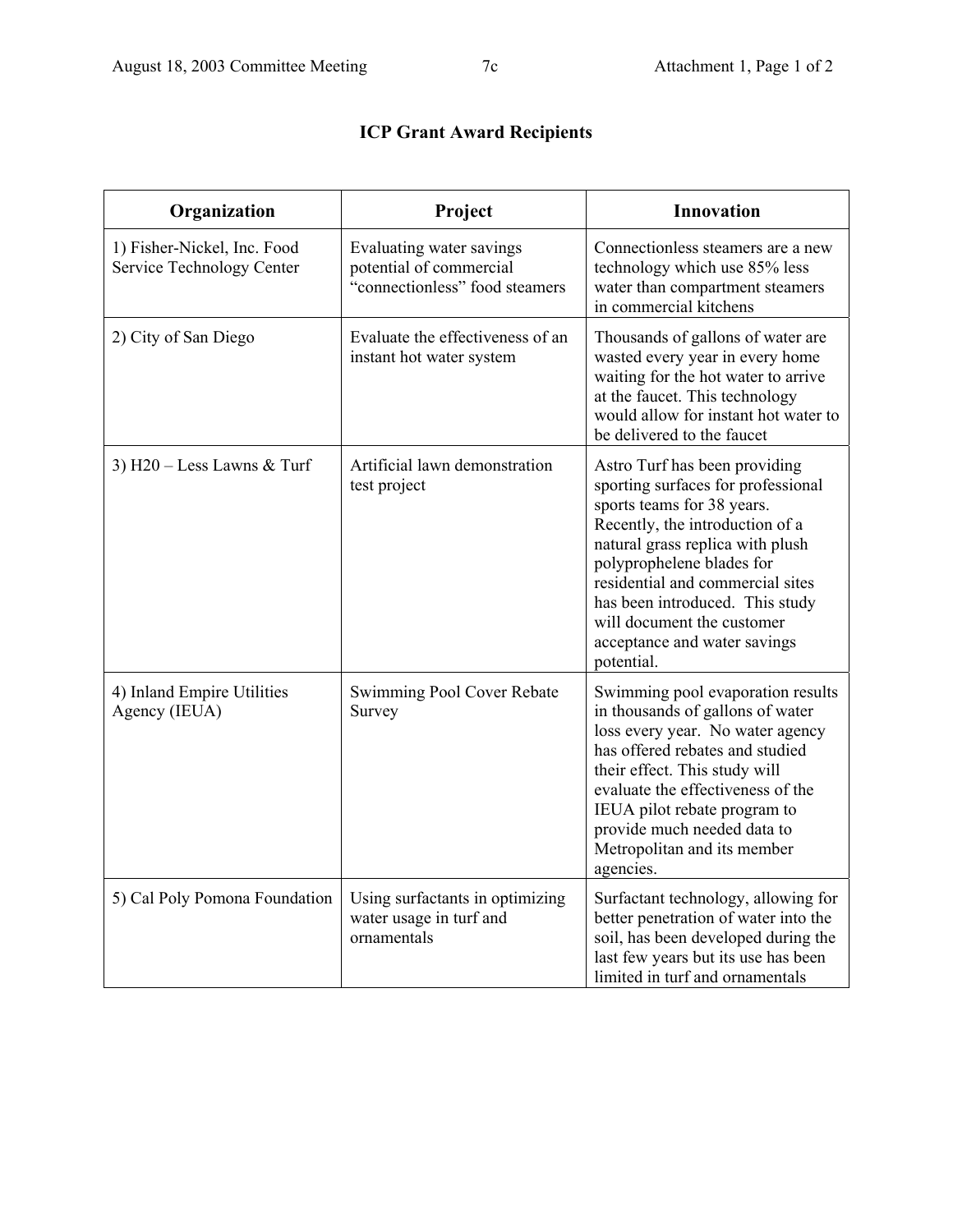| Organization                                    | Project                                                                                               | <b>Innovation</b>                                                                                                                                                                                                                                                                            |  |
|-------------------------------------------------|-------------------------------------------------------------------------------------------------------|----------------------------------------------------------------------------------------------------------------------------------------------------------------------------------------------------------------------------------------------------------------------------------------------|--|
| 6) Otay Water District                          | Native plant and drought tolerant<br>plant pilot incentive program                                    | The idea of installing water-wise<br>plants is not new but the idea of<br>providing incentives toward<br>encouraging their installation has<br>only been attempted by a few water<br>agencies and none in southern<br>California.                                                            |  |
| 7) Digital Sun Inc.                             | Efficiency of closed loop<br>irrigation control                                                       | The technology is based on an<br>innovative low-cost wireless sensor<br>probes. The smart probes provide<br>precise control by monitoring the<br>condition of the soil with a suite of<br>sensors that detect soil temperature,<br>moisture, air temperature, relative<br>humidity and light |  |
| 8) Aquacraft Inc.                               | Water conservation<br>opportunities in supermarkets                                                   | Evaporative condensers that cool<br>the refrigeration systems in<br>supermarkets use thousands of<br>gallons of water per year. Through<br>more sophisticated water treatment<br>systems and controls savings of<br>500,000 gallons or more may be<br>realized.                              |  |
| 9) Monte Vista Water District                   | Flow control valve study                                                                              | This technology will provide<br>residents and property owners the<br>opportunity to retrofit older faucets<br>with flow control valves to reduce<br>water usage.                                                                                                                             |  |
| 10) Rancho Santa Ana<br><b>Botanical Garden</b> | Root scorch prevention of<br>container- grown California<br>native plants sold in the retail<br>trade | This research will investigate<br>several different types of containers<br>and various ways of potting with<br>infills to insulate roots from the<br>heat.                                                                                                                                   |  |